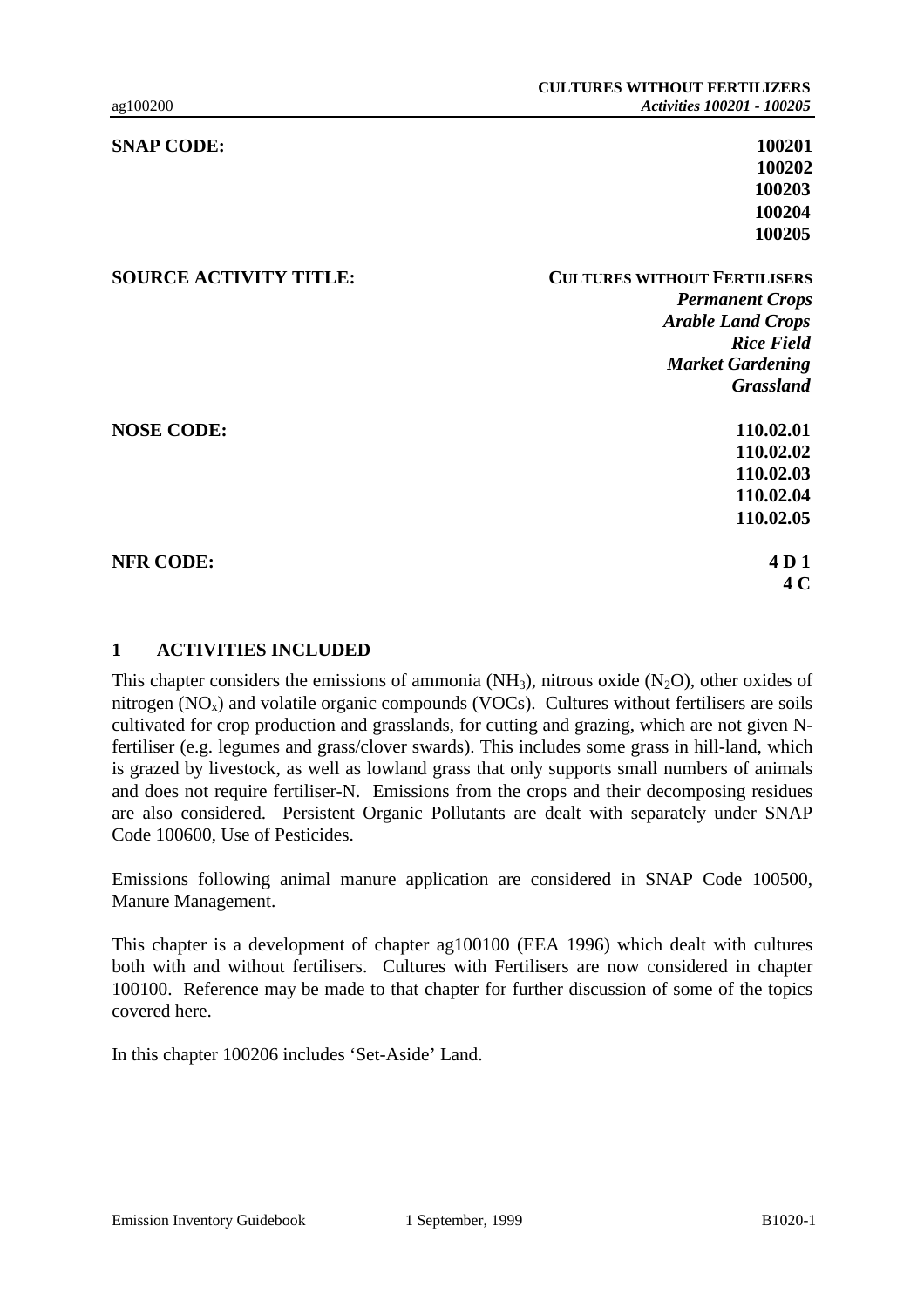# **2 CONTRIBUTIONS TO TOTAL EMISSIONS**

The major source of  $NH_3$  emissions in Europe is volalization from livestock excreta. Ammonia may also be emitted from the application of N-fertilisers and from fertilised crops. Emissions from unfertilised crops are usually considered to be negligible, althought there may be some emissions from N-rich legumes.

The greatest proportion of  $N_2O$  emitted by agriculture is considered to be by soil processes following the application of N fertilisers and animal manures to land. However  $N_2O$ emissions may also take place during the breakdown of crop residues and mineralisation of excretal-N deposited during grazing and soil organic matter. Emission of  $N_2O$  may also occur place following the deposition of other N compounds  $(NH_3$  and  $NO_x)$  to unfertilised soils.

Soils and crops are regarded as a net sink for most  $NO<sub>x</sub>$  compounds. However NO may be released from soils during the mineralisation of N from incorporated crop residues and soil organic matter followed by nitrification. Only NO emissions are therefore discussed. At present estimates of the proportion of these emissions that arise from cultures without fertilisers are extremely uncertain.

**Table 2.1: % Contribution of total emissions of the CORINAIR94 Inventory (28 Countries) from cultures without fertilisers.**

| <b>SNAP</b> code   | SO <sub>2</sub>          | NO <sub>X</sub> | <b>NMVOC</b> | CH <sub>4</sub> | CO                       | CO <sub>2</sub>          | $N_2$ O | NH <sub>3</sub> |
|--------------------|--------------------------|-----------------|--------------|-----------------|--------------------------|--------------------------|---------|-----------------|
| $\parallel$ 100200 | $\overline{\phantom{a}}$ | 0.2             |              | 1.4             | $\overline{\phantom{a}}$ | $\overline{\phantom{0}}$ | ر. د    | 0.3             |

 $0 =$  emissions are reported, but the exact value is below the rounding limit (0.1 %).

- = no emissions are reported

As can be seen from Table 2.1, emissions of  $NH_3$ , NO and VOCs are all < 1% of current total emission estimates. These do not therefore require a methodology for calculation. However given current uncertainties over the magnitude of emissions from unfertilised crops and grass, some information is given in this chapter. This summarises current understanding and uncertainties.

# **3 GENERAL**

### **3.1 Description**

# **3.1.1 Ammonia**

The direct emissions of  $NH<sub>3</sub>$  that have been measured from crops have been attributed to enrichment of the apoplast with  $NH_4^+$  following addition of fertiliser-N (Sutton et al. 1995). There is very little information on ammonia emissions from cultures without fertilisers. Significant emissions are not expected from unfertilised crops (with the exception of legumes).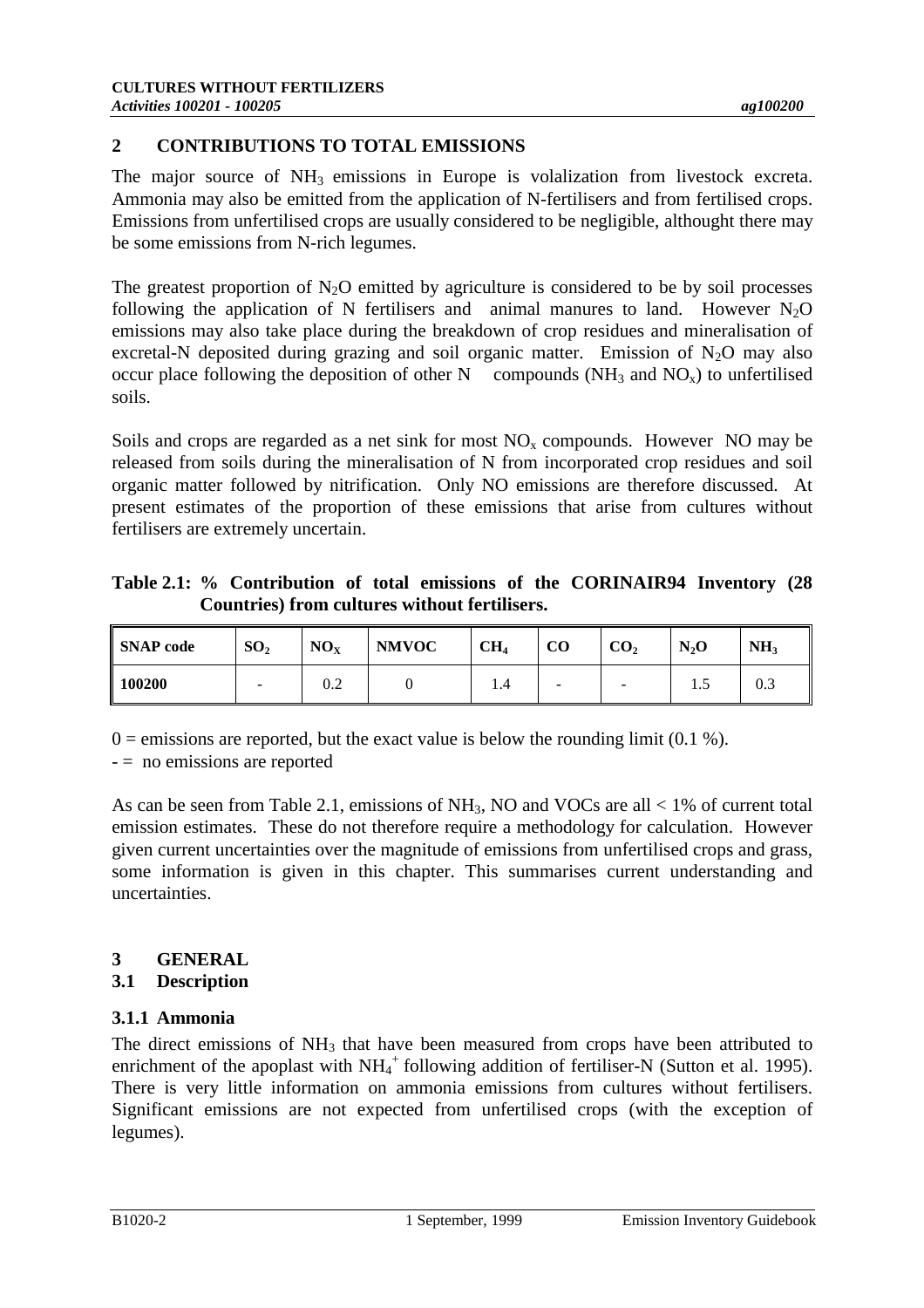Crops of agricultural legumes, while not given fertiliser-N, have been estimated to fix amounts of N as great, or greater than applied as fertiliser to agricultural crops (Sylvester-Bradley 1993). Thus emissions of  $NH_3$  may be expected to be similar to those from fertilised agricultural crops (e.g.  $0-15$  kg ha<sup>-1</sup>yr<sup>-1</sup>, Sutton et al. 1995). Data on NH<sub>3</sub> fluxes over legume crops are sparse. Dabney and Bouldin (1985) measured a small net emission of  $c$ . 2 kg ha<sup>-1</sup>  $yr^{-1} NH_3-N$  from an alfalfa crop. Harper et al. (1989) found net depositions of 0.4 - 3.1 kg ha-1  $yr<sup>-1</sup>$  from soybeans. Lemon and van Houtte (1980) measured both emission and deposition fluxes over soybeans.

Some recent results (R. Harrison, ADAS Boxworth, pers. comm.) also suggested no net emission over the growing season. However in that study small  $(1-2 \text{ kg N} \text{ ha}^{-1})$  emissions early in the season were balanced by deposition  $(2-3 \text{ kg N} \text{ ha}^{-1})$  later in the season. This deposition may have been a consequence of grazing activity in the locality. The possibility remains that agricultural legume crops, in predominantly arable areas, may emit small amounts of NH3. Ammonia fluxes are also bi-directional over fertilised arable crops. These few data suggest that, at present, only an approximate, indicative emission factor for cultivated legumes can be made.

Measurements of NH<sub>3</sub> fluxes over unfertilised grassland have usually shown net deposition of NH3 (Sutton et al. 1993). Whitehead and Lockyer (1989) measured emissions only from grass foliage with a high-N content where large amounts of fertiliser-N had been applied.

Ammonia emissions from unfertilised grass, grazed by livestock, have been made by Jarvis et al. (1989 and 1991) and Ledgard et al. (1996). Jarvis et al. (1989) found annual  $NH<sub>3</sub>$ emissions of 7 kg ha<sup>-1</sup> N from a grass/clover pasture grazed by beef cattle. This was  $c$ . 4% of the estimated N fixation by the clover (160 kg N ha<sup>-1</sup> yr<sup>-1</sup>), and c. 70% of NH<sub>3</sub> emissions from grazed grassland given 210 kg ha<sup>-1</sup> N yr<sup>-1</sup>. Jarvis et al. (1991) measured NH<sub>3</sub> emissions from pastures grazed by sheep, including an unfertilised clover monoculture. Emissions of NH<sub>3</sub> from the unfertilised grass/clover pasture (2kg N ha<sup>-1</sup> yr<sup>-1</sup>) were less than from an unfertilised grass field (4 kg ha<sup>-1</sup> yr<sup>-1</sup>), whilst emissions from the pure clover pasture (11 kg N ha<sup>-1</sup> yr<sup>-1</sup>) were greater than from grassland given 420 kg N ha<sup>-1</sup> yr<sup>-1</sup>. These losses were smaller (by a factor of 3) than from pastures grazed by cattle (Jarvis et al. 1989). Ledgard et al. (1996) measured an annual NH3 emission of 15 kg/ha from unfertilised grass/clover grazed by dairy cattle. There are considerable uncertainties in generalizing from these limited data. Differences in emission are likely to be the result of variation in temperature, soil type and livestock type. In addition, if unfertilised grassland is cut and left in the field for an extended period, decomposition may result in some emission.

### **3.1.2 Nitrous Oxide**

The methodology adopted by the IPCC may be used to calculate emissions of  $N_2O$  from cultures without fertilisers as the sum of, i) direct soil emissions and, ii) indirect emissions. Direct soil emissions from cultures without fertiliser may be the result of biological N fixation, excreta of grazing animals, crop residue incorporation and soil cultivation. Indirect emissions may arise as a consequence of atmospheric deposition of  $NH_3$  and  $NO_x$  to unfertilised soils.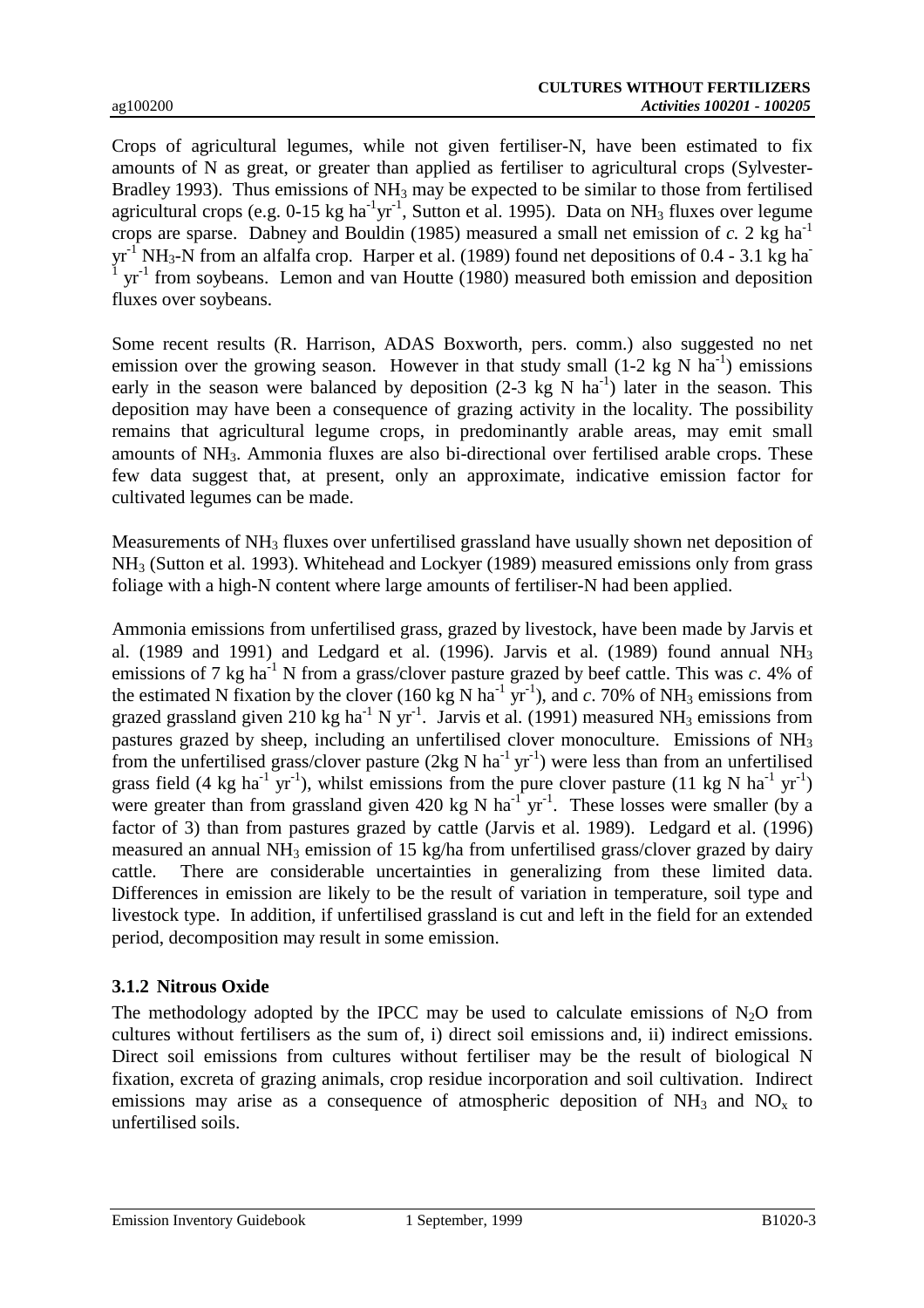In soil N<sub>2</sub>O is produced predominantly by nitrification (the oxidation of ammonium (NH<sub>4</sub><sup>+</sup>) to nitrate (NO<sub>3</sub>), and denitrification (the reduction of NO<sub>3</sub> to gaseous forms of N : N<sub>2</sub>O and  $N_2$ ). The rate of  $N_2O$  production is primarily dependent on the availability of mineral N in the soil (Bouwman 1996). The cultivation of soils, grazing by livestock and incorporation of crop residues are likely to increase soil mineral N concentrations and hence  $N_2O$  emission (e.g. Flessa and Beese 1995). Moreover large emissions of  $N_2O$  may take place following the thawing of frozen soils (Kaiser et al. 1997).

The magnitude of direct  $N_2O$  emissions may be expected to vary with a range of soil and environmental factors. More work is needed on partitioning of  $N_2O$  production between nitrification and denitrification. Incorporation of N-rich (e.g. leguminous) residues into moisture-retentive soils produces greater  $N_2O$  emissions than from free-draining soils (Skiba et al. 1992). Incorporation into warm soils is also likely to lead to greater emissions than from soils which are cold. Rapid crop growth, and demand for  $NO<sub>3</sub>-N$ , may be expected to reduce  $N_2O$  emissions by reducing the pool of mineral N available for denitrification. Such soil and environmental factors are also likely to influence the magnitude of indirect  $N_2O$ emissions following atmospheric deposition of  $NH<sub>3</sub>$  and  $NO<sub>x</sub>$ .

# **3.1.3 Nitric Oxide**

Nitric oxide (NO) may be emitted from unfertilised soils as a consequence of nitrification or denitrification. If soils are maintained above pH 5.0, NO emission is likely to be mainly from nitrification (Remde & Conrad 1991; Skiba et al.1997). Increased nitrification is likely to occur following soil cultivation and incorporation of crop residues. Activities such as tillage and incorporation were considered to increase NO emissions by a factor of 4 (Skiba et al. 1997), for periods of between 1 and 3 weeks.

The main determinant of NO production in agricultural soils is mineral N concentration (Skiba et al 1997); which in unfertilised cultures is increased by residue incorporation and cultivation. As a first approximation, 0.3% of N inputs may be expected to be lost as NO, as per SNAP Code 100100, Cultures with Fertilisers. Thus a knowledge of the available N concentration, and mineralisation rate of crop residues, could provide an estimate of soil NO emissions following cultivation.

However, very little data are available on emissions of NO from unfertilised soils that may be used as a basis for compiling an inventory.

### **3.1.4 Volatile Organic Compounds**

Volatile Organic Compounds (VOCs) are defined as "...all those organic compounds, other than methane, which can produce photochemical oxidants by reaction with nitrogen oxides in the presence of sunlight".

Three categories of sources may be distinguished:

- (1) Activities that emit VOCs by combustion or evaporation;
- (2) Land clearing, including burning;
- (3) Biogenic processes.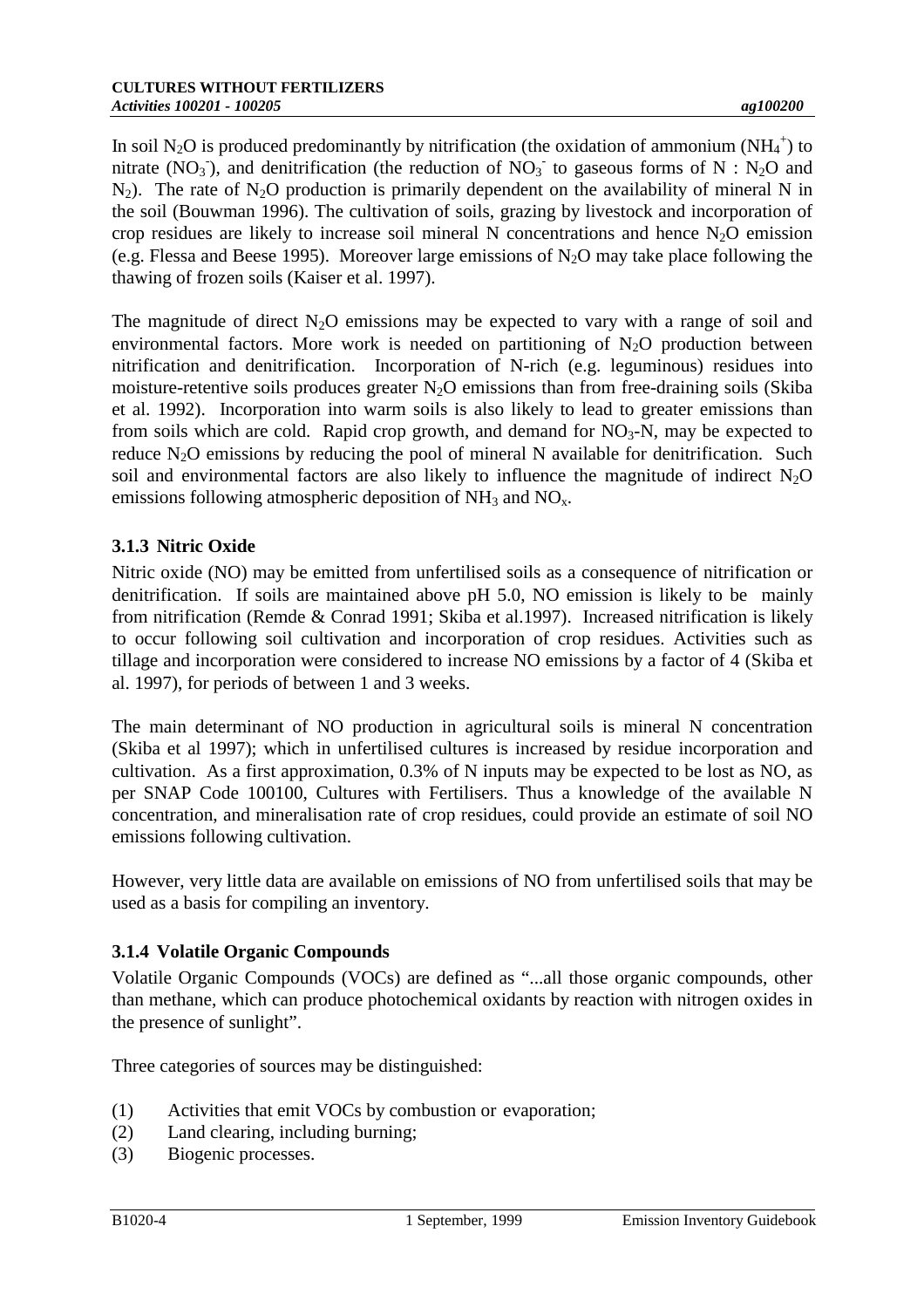The primary sources in the agricultural sector are:

- (1) Burning stubble and other plant wastes;
- (2) The use of organic solvents in pesticide production;
- (3) Anaerobic degradation of livestock feed and animal excreta.

These 3 major sources are dealt with elsewhere. Stubble burning in SNAP Code 100300, emissions from burning other crop residues in SNAP Code 090700 (Open Burning of Agricultural Wastes). Emissions from livestock manures are included in SNAP Code 100500, Manure Management.

The emission of some VOCs may be of benefit to plants to attract pollinating insects. While others may be involved in interactions, be waste products or a means of losing surplus energy (Hewitt and Street 1992). These emissions have been observed to increase when plants are under stress. Factors that can influence the emission of VOCs include temperative and light intensity, plant growth stage, water stress, air pollution and senescence (Hewitt and Street 1992). Emissions of VOCs from plants have usually been associated with woodlands (König et al. 1996). Hewitt and Street (1992) took qualitative measurements of the major grass and crop species in the UK (except for barley, *Hordeum vulgare*). None of the grass species were found to emit isoprene or terpenes. The only crop species producing any significant emissions was blackcurrant (*Ribes nigrum*). However, these workers warned against classifying plants as 'non-emitters' on the basis of limited measurements, as plant growth stage had been shown to be an important factor in emission.

Hewitt and Street (1992) concluded that only c. 700 plant species, mainly from N. America, had been investigated as isoprene or monoterpene emitters. Few of these were agricultural crops, and quantitative data was available for only a few species. Many measurements had been made at temperatures higher than those prevailing in N and W Europe.

#### **3.2 Definitions**

*Animal Manures.* Animal excreta deposited in houses and on yards, collected, either with bedding or without, to be applied to land.

*Livestock excreta.* Animal excreta deposited at any time, including while grazing.

*Unfertilised agricultural grassland.* Grassland, to be used for either cutting grass for conservation, grazing or both, to which synthetic N-fertilisers have **not** been applied. Phosphorus or potassium fertilisers may be used.

*Crop residues.*The unharvested parts of crops that are left on the field and ultimately incorporated into the soil.

*Hill Land.* grassland in the hills or uplands that is used for grazing agricultural livestock.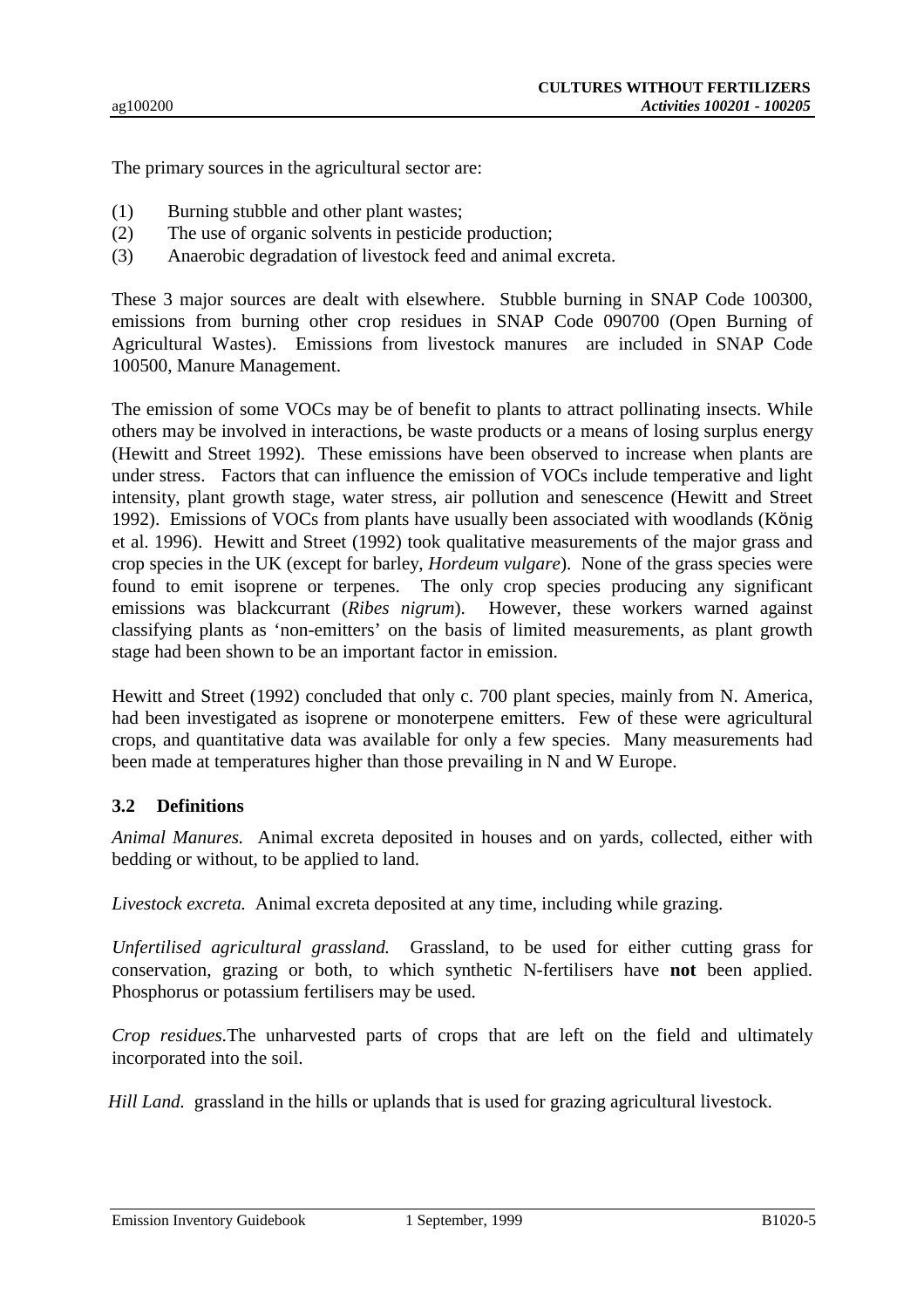# **3.3 Controls**

No measures have so far been proposed to reduce  $NH_3$  emissions from cultures without fertilisers. There are some possible suggestions. The area of legumes could be reduced. However the consequence may be an increase in the area of crops requiring fertiliser-N. Ammonia emissions from these may not be less than from legumes. Pure clover pastures may be replaced by mixed grass/clover. This is unlikely to be of much practical significance, as pure clover pastures are uncommon.

# **3.3.2 Nitrous Oxide**

Nitrous oxide emissions may arise following the incorporation of N-rich crop residues into warm moist soil. A control technique may, therefore, be to avoid incorporating residues in late summer/early autumn and delaying incorporation until late autumn where succeeding crops are to be sown before the onset of winter. This will also have the advantage of reducing the potential for  $NO_3$  leaching. However leaving N-rich crop residues (e.g. from legumes) on the soil surface will probably give rise to  $NH_3$  emissions as they senesce.

# **3.3.3 Nitric Oxide**

In view of the limited information on the loss of NO from unfertilised soils, no specific control measures are proposed at this stage. However, any measure that reduces mineral N production and input to the soil, as discussed in section 3.3.2, will also reduce loss of NO.

### **3.3.4 Volatile Organic Compounds**

To reduce emissions of VOCs, crop residues should be removed from the field (to be used for animal feed and bedding) rather than be disposed of by burning.

# **4 SIMPLER METHODOLOGY**

### **4.1 Ammonia**

Since legumes are the only arable crops regarded as sources of  $NH<sub>3</sub>$  in cultures without fertilisers, a simple estimate of  $NH_3$  emissions may be made by multiplying the known area of legumes with an estimated emission factor of 1 kg ha<sup>-1</sup> yr<sup>-1</sup>.

The following emission factors (kg  $NH_3-N$  ha<sup>-1</sup> yr<sup>-1</sup>) are proposed for all unfertilised pastures grazed by cattle, and for lowland pastures grazed by sheep :

| Grass/clover,       | Cattle 7, Sheep 2; |
|---------------------|--------------------|
| Unfertilised grass, | Cattle 4, Sheep 4. |

These emission factors are taken from studies of grazing emissions by Jarvis et al. (1989 and 1991). Greater emission factors from unfertilised grass than from grass/clover swards, may appear contrary to expectations. Jarvis et al. (1991) were unable to fully explain this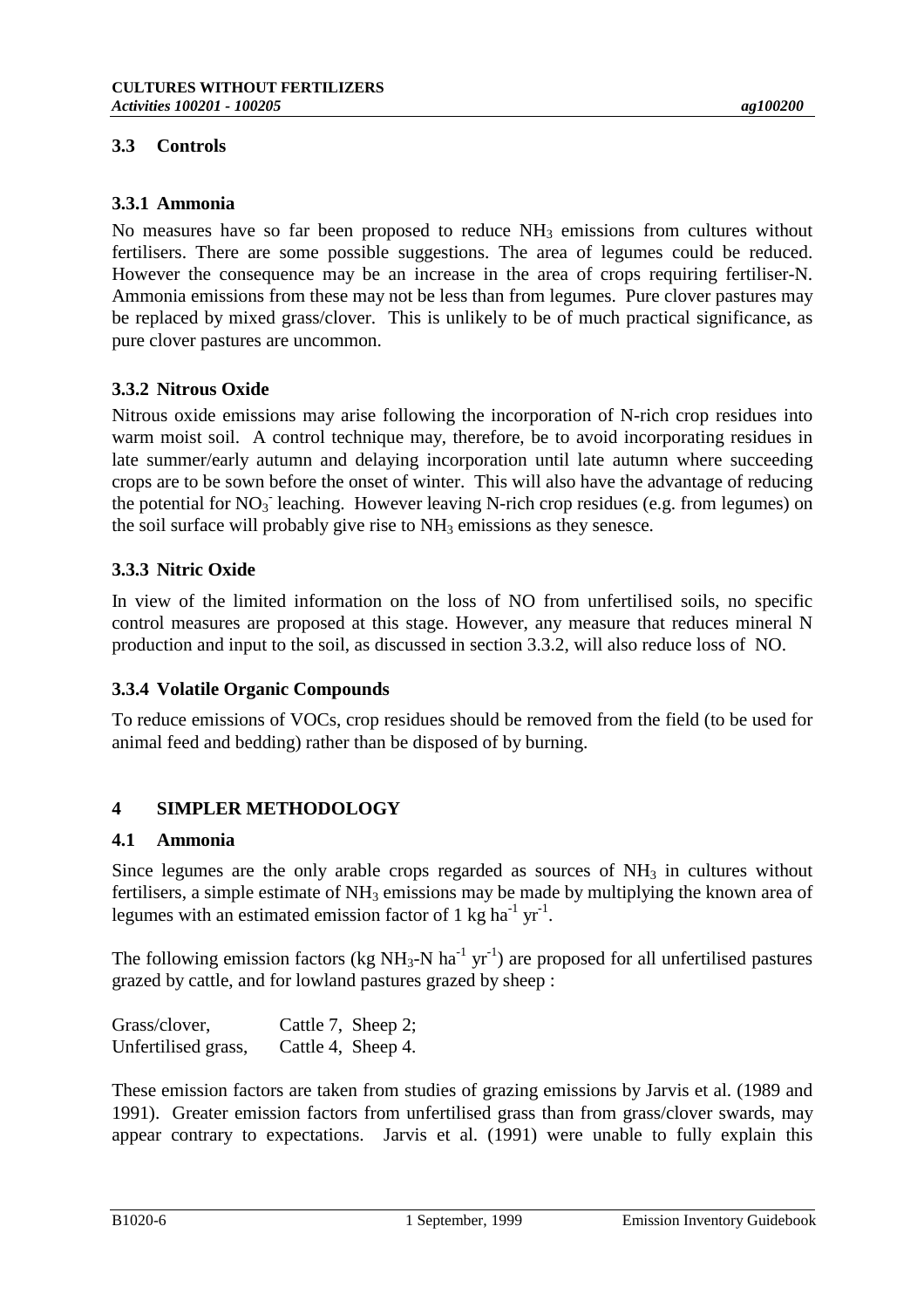observation, but suggested the different crop canopy structure of grass/clover pastures might reduce NH<sub>3</sub> losses.

The use of the above factors also gives greater apparent  $NH<sub>3</sub>$  emissions than are estimated by additions of fertiliser-N of up to c. 200kg N ha<sup>-1</sup> in Chapter 100100, Cultures with fertilisers. These anomalies emphasise the lack of data available on  $NH_3$  emissions from unfertilised, grazed grass, and hence the uncertainty of this component of the Emission Inventory.

Hill-land grass grazed by sheep, is not regarded as a net source of  $NH_3$  emission over the year (e.g. Sutton et al.1993).

#### **4.2 Nitrous Oxide**

Following the IPCC methodology (IPCC/OECD 1997),  $N_2O$  emissions from unfertilised agricultural soils may be calculated as the sum of:

- i. direct soil emissions (1.25% of N inputs are emitted as  $N_2O-N$ ); (where N inputs are from biological N fixation and crop residues). See IPCC Worksheet 4-5, sheet 1;
- ii. direct  $N_2O$  emissions from cultivation of histosols (IPCC Worksheet 4-5, sheet 2);
- iii. direct soil emissions (2% of N inputs) from grazing animals (IPCC Worksheet 4-5, sheet 3);
- iv. indirect emissions following deposition of  $NH_3$  and  $NO_x (1\%$  of N is subsequently reemitted as  $N_2O$ ), or leaching and run-off (2.5% of N leached or run-off, IPCC Worksheet 4-5, sheets 4 and 5).

These input data can be estimated from FAO data (see IPCC/OECD 1997) (Table 4.1).

The default emission factors for the above are given in Table 4.2. More detail may be obtained from IPCC Worksheet 4-5, sheets 1-5.

Prior to estimation of direct  $N_2O$  emissions, excretal N returns are reduced by 20% to allow for N lost as NH<sub>3</sub>. Information on N excretion by livestock is given in SNAP Code 100500, Manure Management. However those values, may be an overestimate for unfertilised grass as they are averages across a range of production systems and both fertilised and unfertilised grassland.

The  $N_2O$  emission may be calculated as :

 $FN<sub>2</sub>O-N = 0.0125$  \* 'net' N inputs +  $0.02$  \* 'net' N inputs from grazing (1)  $+ 0.01 * (NH<sub>3</sub> + NO<sub>x</sub> - N$  emissions to atmosphere)  $+ 0.025 * N$  (leached and/or run off)

where units are generally expressed as kg N ha<sup>-1</sup> yr<sup>-1</sup>.

Emission Inventory Guidebook 1 September, 1999 1020-7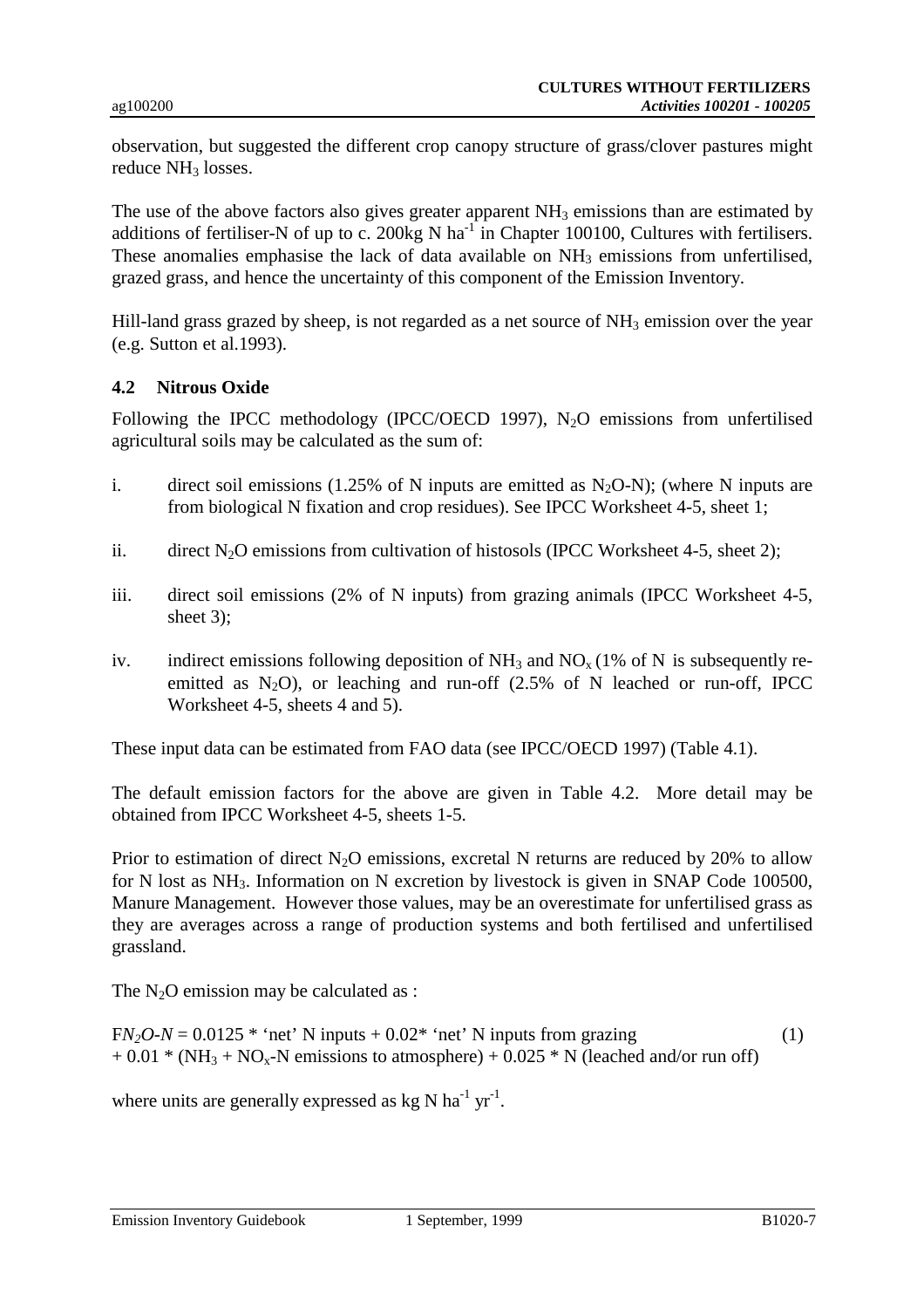In the case of organic soils (histosols) an additional emission of 5 kg N ha<sup>-1</sup> yr<sup>-1</sup> is added (Table 4.2).

**Table 4.1: Summary of IPCC source categories (IPCC Guidelines for National Greenhouse Gas Inventories, Volume 2: Workbook, 1997) to be reported as CORINAIR subsectors for agriculture**.

| <b>CORINAIR SUB-</b>        | <b>IPCC N<sub>2</sub>O SOURCE (IPCC WORKBOOK WORKSHEET)</b>                      |
|-----------------------------|----------------------------------------------------------------------------------|
| <b>SECTOR</b> (snap code)   |                                                                                  |
| Cultures with/without       | Direct soil emission due to N-inputs excluding manure (4-5, sheet 1,             |
| fertilisers (100100.100200) | excluding animal waste $F_{aw}$ )                                                |
|                             | Direct soil emissions due to histosol cultivation (4-5, sheet 2)                 |
|                             | Direct soil emissions from grazing animals; pasture, range $\&$ paddock (4-5,    |
|                             | sheet $3)$                                                                       |
|                             | Indirect emissions due $NH_3$ and $NO_x$ emissions from synthetic fertiliser use |
|                             | and grazing animals (4-5, sheet 4, excluding animal waste used as fertiliser)    |
|                             | Indirect emissions due N leaching/runoff from synthetic fertiliser use and       |
|                             | grazing animals (4-5, sheet 5, excluding animal waste used as fertiliser         |
| Manure Management           | Manure management: 6 waste management systems (4-1, sheet 2, excluding           |
| (100500)                    | pasture, range & paddock)                                                        |
|                             | Direct soil emissions due to manure N-inputs excluding grazing animals (4-       |
|                             | 5, sheet 1, row for animal waste Faw only)                                       |
|                             | Indirect emissions due $NH_3$ and $NO_x$ emissions from animal waste             |
|                             | excluding grazing animals (4-5, sheet 4, animal waste used as fertiliser         |
|                             | only)                                                                            |
|                             | Indirect emissions due N leaching/runoff from animal                             |
|                             | waste excluding grazing animals (4-5, sheet 5, animal waste used as              |
|                             | fertiliser only)                                                                 |

The default values used by IPCC (IPCC/OECD 1997) for the above are given in Table 4.2.

The IPCC guidelines estimate direct soil emissions as a fraction of N input to soils, excluding  $NH<sub>3</sub>$  emissions. This 'net' N input is calculated for N deposited during grazing as:

$$
"net" N input (kg N ha-1) = Excretal-N input (kg N ha-1) * 0.8
$$
 (2)

To calculate  $N_2O$  emissions from N deposited during grazing, the 'net' N input is multiplied by the emission factor  $0.02$  kg N<sub>2</sub>O-N per kg 'net' excretal N input.

 $FN<sub>2</sub>O$  (grazing) = 'net' grazing N input (kg N ha<sup>-1</sup>) \* 0.02 kg N<sub>2</sub>O-N kg N input<sup>-1</sup> (3)

Discussion of the suitability of this estimate is given in 4.2 of SNAP Code 100100.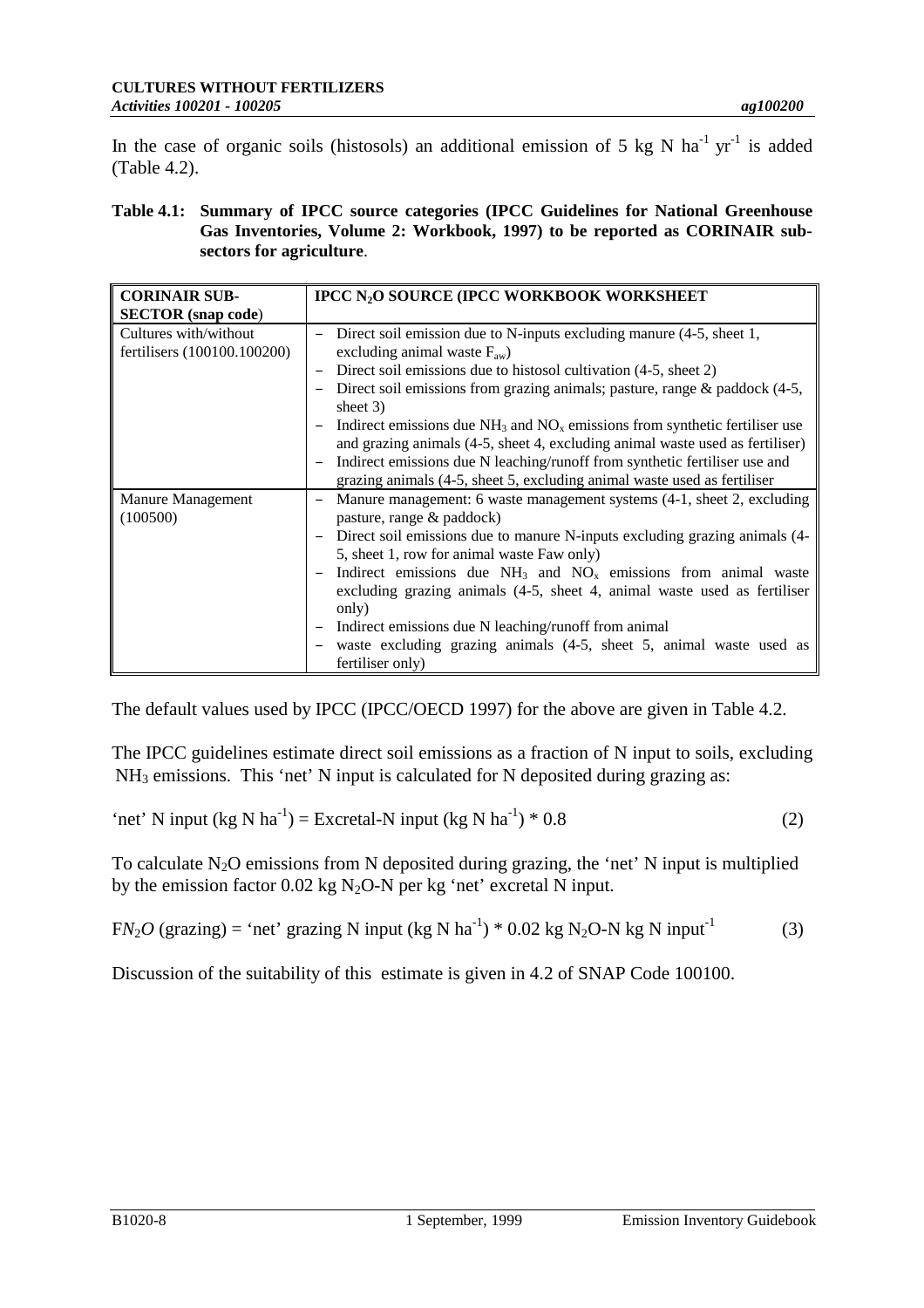| SOURCE OF $N_2O$                                    | <b>EMISSION FACTOR</b>                                                                |
|-----------------------------------------------------|---------------------------------------------------------------------------------------|
| <b>Direct soil emissions</b>                        |                                                                                       |
| N inputs (crop residues and biological N fixation). | 0.0125 kg N <sub>2</sub> O-N kg N input <sup>-1</sup>                                 |
| $*$ Excretal-N deposited during grazing.            | $0.02$ kg N <sub>2</sub> O-N kg 'net' N input <sup>-1</sup>                           |
| Cultivation of histosols.                           | 5 kg N <sub>2</sub> O-N ha <sup>-1</sup> .                                            |
| <b>Indirect emissions</b>                           |                                                                                       |
| Emission of $NH_3$ and $NO_x$                       | 0.010kg $N_2O-N$ kg <sup>-1</sup> NH <sub>3</sub> -N and NO <sub>x</sub> -N deposited |
| N Leaching and runoff.                              | $0.025$ kg N <sub>2</sub> O-N kgN <sup>-1</sup> leached or lost by runoff.            |

#### **Table 4.2: Default emission factors for N2O emissions from cultures without fertiliser**

# Manure N inputs, other than from animals during grazing. are dealt with in SNAP Code 100500, Manure Management.

#### **4.3 Nitric Oxide**

An estimate of the amount of crop residues, together with their N concentrations, returned to unfertilised soils, together with an estimate of excretal-N deposited during grazing would provide estimate of NO emissions. Assuming 0.3% of the N returned to the soil is emitted as NO.

### **5 DETAILED METHODOLOGY**

#### **5.1 Ammonia**

To provide a more detailed methodology it would be necessary to distinguish between different legume species.

Where data are available on the areas of legumes under cultivation and the extent of typical N fixation by each crop type, national  $NH<sub>3</sub>$  emission from this source may be approximately estimated as:

Legume emission = sum all legume species (0.01  $*$  species N fixation  $*$  area of species)= (kg N ha<sup>-1</sup> year<sup>-1</sup>).... (4)

Where information on average N fixation rates for different legume species is unavailable for a country,  $100 \text{ kg N}$  ha<sup>-1</sup> year<sup>-1</sup> may be used as a first estimate.

Further detail may be provided if estimates are available of  $NH<sub>3</sub>$  emissions from crops (e.g. hay), or unfertilised crop residues left on the surface. The effects of different climates on NH3 emissions both from unfertilised crops, and from their residues, needs to be known. However emissions from unfertilised cultures are likely to be small in relation to emissions from livestock husbandry.

### **5.2 Nitrous Oxide**

No more detailed methodology is proposed for estimating emissions of  $N_2O$ . However countries may use their own estimates for any step in the IPCC method if this will increase precision. In particular countries are encouraged to estimate  $NH<sub>3</sub>$  losses using the methods described in this chapter, rather than the IPCC default values.

Emission Inventory Guidebook 1 September, 1999 1020-9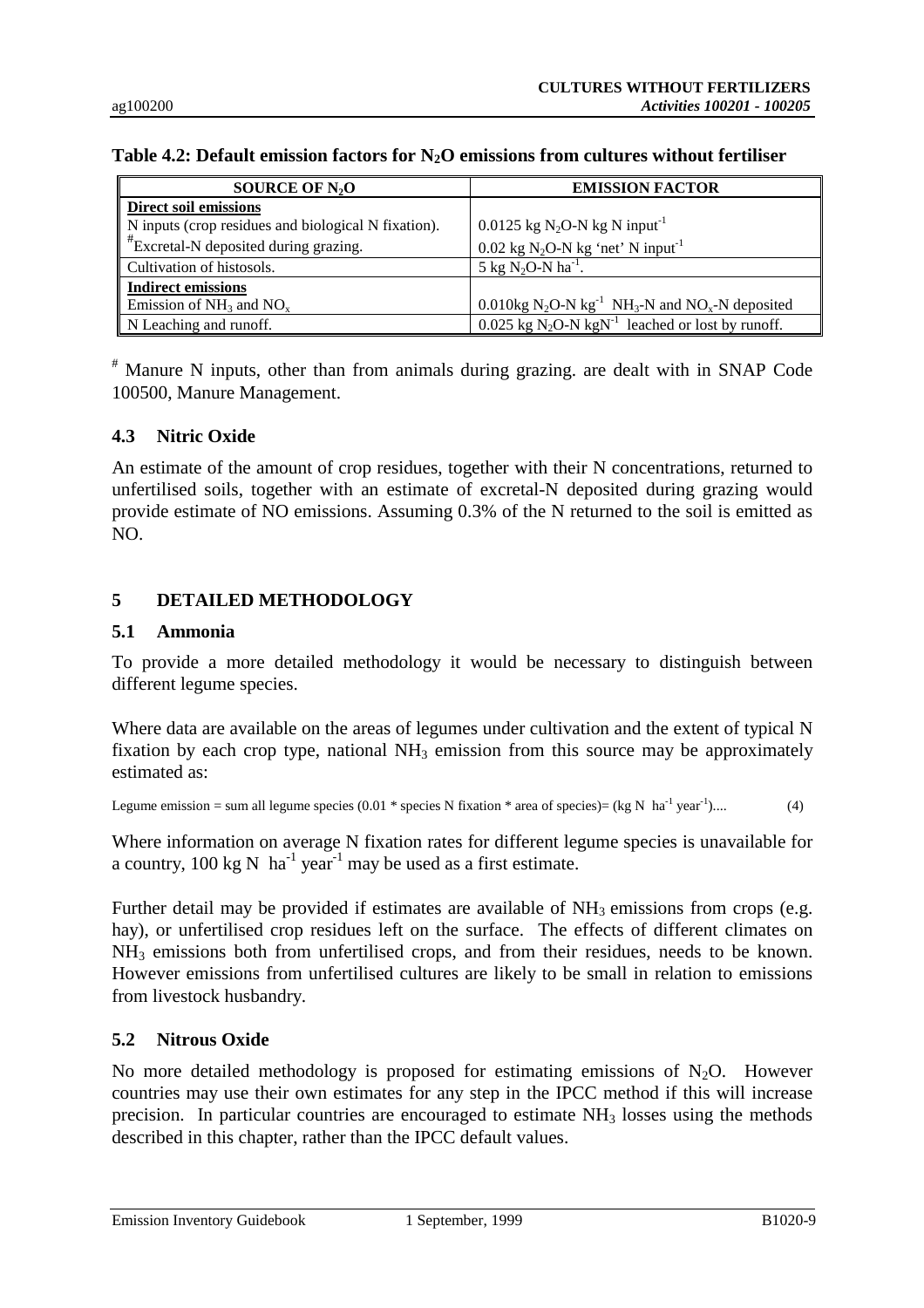#### **5.3 Nitric Oxide**

Consideration of the data available suggest that NO emissions may vary substantially according to the prevailing soil moisture regime. Temperature is also considered to have a significant effect on NO emissions. As there is so little information on soil NO emissions from cultures without fertilisers, it is not appropriate to provide a detailed methodology.

#### **6 RELEVANT ACTIVITY STATISTICS**

Information is required on the areas of legumes cultivated and by crop type for the more detailed approach, as well as the area of unfertilised grassland grazed by livestock, and an estimate of N deposited in excreta during grazing.

Information may also be required on the amounts and N concentrations of crop residues returned to the soil. This information may be obtained from national statistics on crop production. The area of organic soils (histosols) under cultivation is also useful. Finally, information is needed on deposition of  $NH<sub>3</sub>$  and  $NO<sub>x</sub>$  to soils.

Where spatially disaggregated inventories of unfertilised culture emissions are required (Section 12), information on the spatial distribution of different legume and other unfertilised crops are required. The distribution of cultivated, but unfertilised organic soils (histosols) will also be needed).

### **Table 6.1: Summary of activity statistics which may be required for the simple and detailed methodologies.**

| <b>Activity Statistic</b>                    |                   | Source                     |  |
|----------------------------------------------|-------------------|----------------------------|--|
| Amount and N concentration of crop residues  | By crop type      | FAO, See IPCC/OECD (1997)  |  |
| Amount and N concentration of animal excreta | By Livestock type | SNAP Code 100500, Manure   |  |
| deposited during grazing                     |                   | Management                 |  |
| Area of cultivated histosols                 |                   | FAO, See IPCC/OECD (1997)  |  |
| Atmospheric emissions of $NH_3$ and $NOx$    |                   | ETCAE, (1997)              |  |
| N lost from soils by leaching and runoff     |                   | FAO, See IPCC/OECD, (1997) |  |

### **7 POINT SOURCE CRITERIA**

Ammonia,  $N_2O$ , NO and VOC emissions from cultures without fertilisers should be treated as area sources.

### **8 EMISSION FACTORS, QUALITY CODES AND REFERENCES**

The emission factors for NH<sub>3</sub> losses from cultures without fertilisers are treated as kg N ha<sup>-1</sup> of leguminous crops and grazed, unfertilised grassland. For N<sub>2</sub>O, losses are kg N<sub>2</sub>O-N kg N<sup>-1</sup> returned to the soil in crop residues and excreta deposited during grazing, or N deposited from the atmosphere, or lost by leaching or runoff. Losses of  $N_2O$  from cultivated organic soils (histosols) are expressed as  $kg \text{N}$  ha<sup>-1</sup>.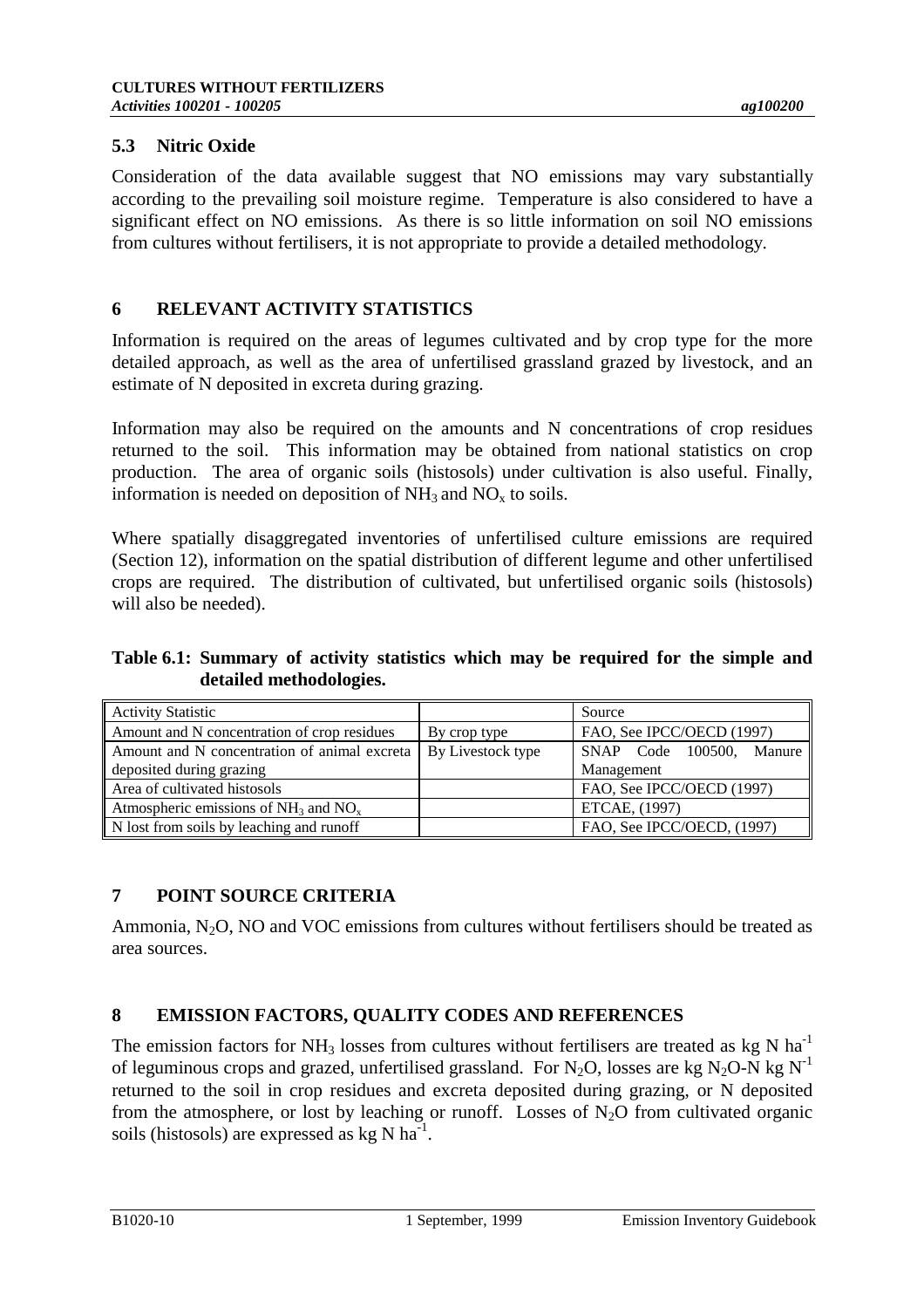## **Table 8.1: Spreadsheet for calculating nitrous oxide emissions from cultures without fertilisers according to the simple methodology.**

|                                     | A                     | B                       |                                            |
|-------------------------------------|-----------------------|-------------------------|--------------------------------------------|
| N input                             | N emission kg         | N input, $kg N yr^{-1}$ | $N_2O$ emission kg $N_2O$ yr <sup>-1</sup> |
|                                     |                       |                         | $(A * B * 44/28)$                          |
| Crop residues N                     | 0.0125                |                         |                                            |
| Excretal-N deposited during grazing |                       |                         |                                            |
| Emission of $NH3$                   | 0.010                 |                         |                                            |
| Emission of $NOx$                   | 0.010                 |                         |                                            |
| N lost by leaching or runoff        | 0.025                 |                         |                                            |
|                                     | $kg$ ha <sup>-1</sup> | Area (ha)               |                                            |
| Cultivation of histosols            | 5                     |                         |                                            |

### **9 SPECIES PROFILES**

As with forest NMVOC emissions, biogenic emissions from grasslands consist of a wide variety of species, including isoprene, monoterpenes (alpha-pinene, beta-pinene, limonene, etc), and 'other' VOC. The 'other' VOC (OVOC) species consist of a large number of oxygenated compounds (alcohols, aldehydes, etc.), and have proven difficult to quantify in atmospheric samples. Progress in quantification of OVOC from European vegetation has been made recently (König et al. 1996), although many more measurement data will be required before reliable attempts to inventory specific OVOC can be made.

### **10 UNCERTAINTY ESTIMATES**

#### **10.1 Ammonia**

The main uncertainty lies in the magnitude of emission factors for unfertilised grassland and leguminous crops, rather than the areas of unfertilised crops under cultivation, which is probably accurate in most countries to better than ±10%. The overall uncertainty is at least a factor of 5.

### **10.2 Nitrous Oxide**

The processes controlling the emission of  $N_2O$  from soils are reasonably well understood but their interactions and hence estimates of emission have not yet been accurately modelled.

The magnitude of crop residues and their N contents are only likely to be accurate to within  $\pm$ 25%. Wet deposition of N may be estimated to  $\pm$  20%, but dry deposition of NH<sub>3</sub> to no more than  $\pm$  50% (UKRGIAN 1994). As for NH<sub>3</sub> the main uncertainty lies on the generalisation of emission factors, which are perhaps greater than a factor of 5.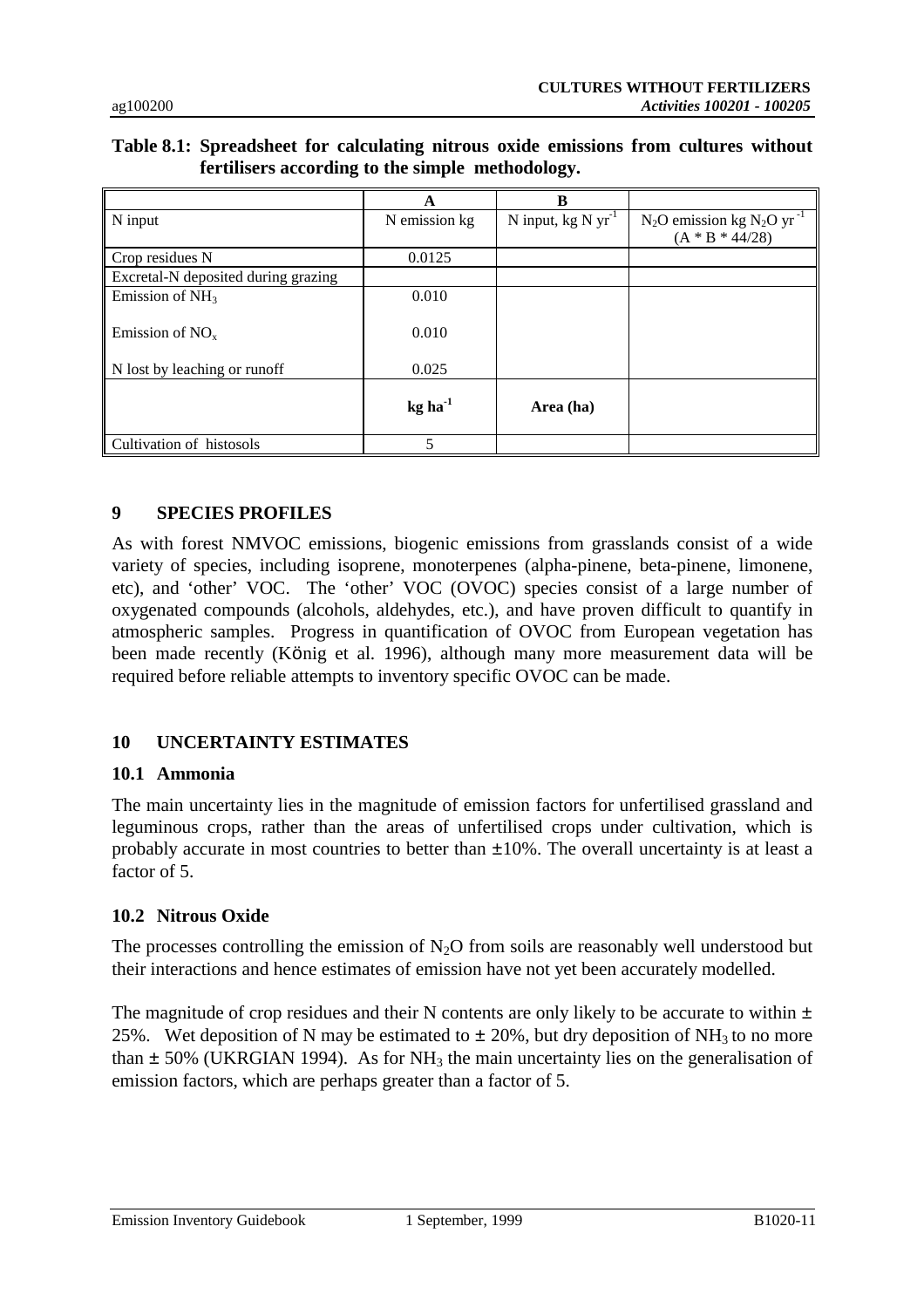# **10.3 Nitric Oxide**

Much less information is available on factors determining losses of NO from soils. (Available N, temperature and soil moisture are likely to be the main factors). In view of the paucity of data, the overall uncertainty is likely to be greater than a factor of 5.

### **10.4 Volatile Organic Compounds**

Estimates of biogenic VOC emissions for the UK range from  $38-211$  kt yr<sup>-1</sup> total VOCs. Between *c*. 10 and 59 kt  $yr^{-1}$  appear to be of agricultural origin. This compares with the CORINAIR94 estimate of only 2 kt yr<sup>-1</sup> for SNAP Code 100100 or  $\lt$  2% of emission from agriculture and forestry. Thus the emission estimates appear to be uncertain by a factor of 30.

### **11 WEAKEST ASPECTS/PRIORITY AREAS FOR IMPROVEMENT IN CURRENT METHODOLOGY**

#### **11.1 Ammonia**

Little data is available on  $NH_3$  emissions from leguminous crops, and it does not allow distinction to be made between species. Measurements of emissions from crop residues after harvest is also lacking. The majority of data on  $NH_3$  emissions from grazed grassland have been made on NW Europe. Emission may be greater in drier and warmer areas, e.g. S. Europe. While more work on the development of mechanistic models, which take into account both physicochemical and biological processes is desirable, the primary interest is in understanding atmospheric budgets rather than in the definition of net emissions. It should also be recognised that there is a very large uncertainty in NH<sub>3</sub> emissions in relation to climate and more work is necessary, in particular in Southern and Eastern European conditions.

#### **11.2 Nitrous Oxide**

Current estimates of  $N_2O$  emissions are also limited by the use of fixed emission factors. More work needs to be done in the development of process-based models that will allow greater discrimination to be made between soils with different moisture regimes, and between areas of different climate. The localised very high inputs of N and C, from animal excreta, are likely to stimulate  $N_2O$  emissions.

Estimates of indirect emissions of  $N_2$ O are dependent on accurate estimates of N deposition and N leaching and runoff as long as the uncertainties in these estimates are large, then so too will be estimates of indirect  $N_2O$  emissions.

### **11.3 Nitric Oxide**

Very little information is available on NO emissions from any of the aspects discussed in this section. More work on NO emissions from unfertilised grassland, land cultivated with legumes and as a result of crop incorporation is particularly desirable. Localised, very high inputs of N and C from animal excreta, are likely to stimulate NO emissions.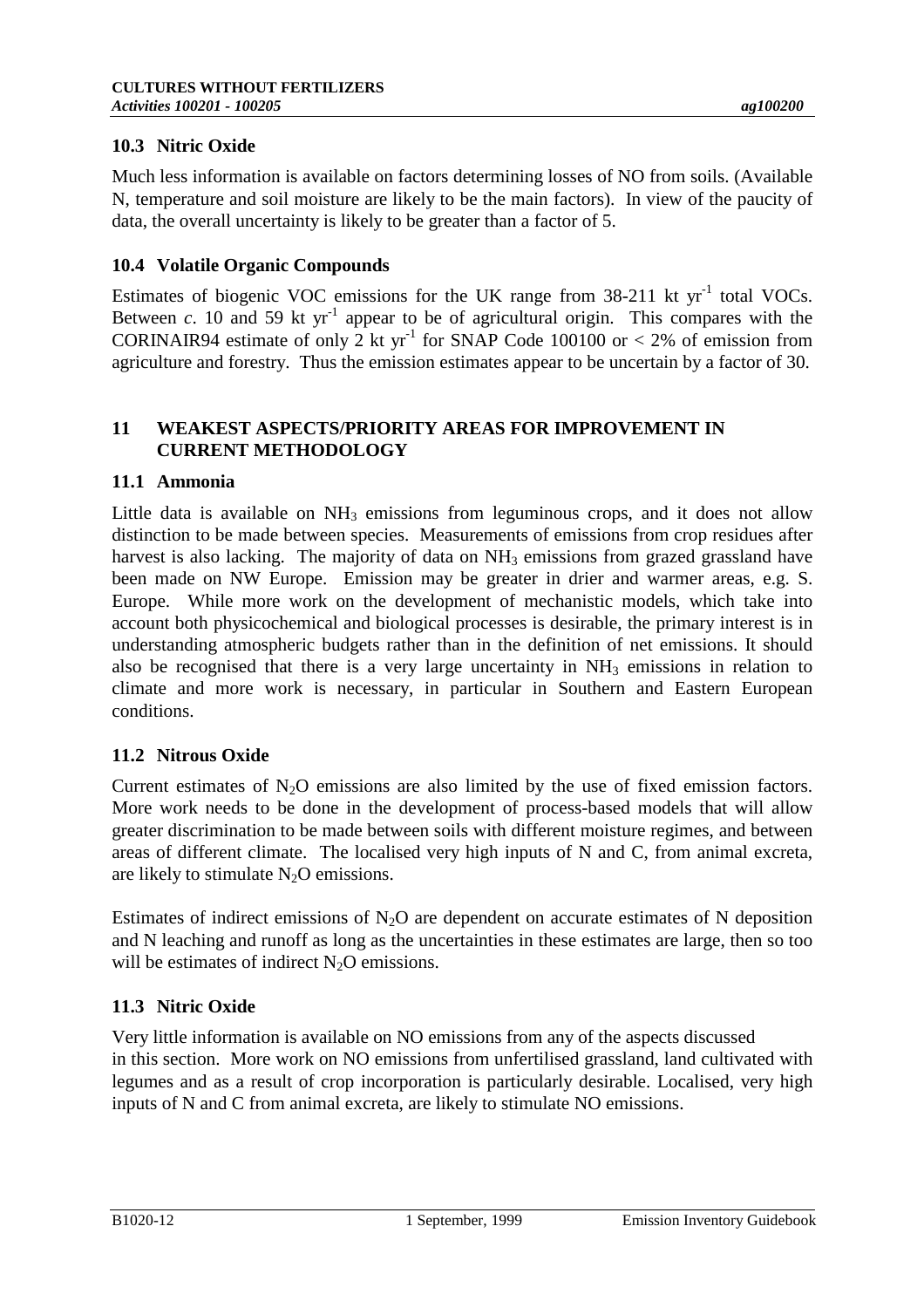# **12 SPATIAL DISAGGREGATION CRITERIA FOR AREA SOURCES**

#### **12.1 Ammonia**

Census data on the location of unfertilised crops and grassland, and particularly the distribution of legume crops may be used.

### **12.2 Nitrous Oxide**

Direct emissions may be spatially disaggregated using census data on the distribution of different unfertilised crops and grassland, together with estimates of the N returned in their residues. Data on the distribution of cultivated, unfertilised organic soils (histosols) may also be included to improve spatial disaggregation. Indirect emissions may also be spatially disaggregated if spatial data is available for N deposition and also for N leaching and run off.

# **12.3 Nitric Oxide**

Emissions may be spatially disaggregated using census data on the distribution of different unfertilised crops and grassland, together with estimates of N returned in their residues.

#### **12.4 Volatile Organic Compounds**

In the absence of specific data for VOC emissions from different agricultural crops, there appears to be little scope at present for spatially disaggregating VOC emissions.

### **13 TEMPORAL DISAGGREGATION CRITERIA**

#### **13.1 Ammonia**

Almost no information is available to generalise on temporal disaggregation of  $NH<sub>3</sub>$  from unfertilised crops. Crop emissions are likely to be greatest during crop senescence and from residues left on the soil surface. Dabney and Bouldin (1985) observed a marked seasonal variation in  $NH_3$  fluxes. Emissions were approximately in balance for most of the year, but emissions were greater in the 10 days after the crop was cut for hay. Harper et al. (1989) noted that absorption of NH<sub>3</sub> took place while the soybean crop was well-supplied with water, while emission of NH<sub>3</sub> tool place during drought. Such losses are likely to vary greatly from year to year depending upon environmental conditions. Emissions of NH<sub>3</sub> from grazed grassland will largely take place while animals are grazing, although some emission is likely for a period after the animals have left the field.

#### **13.2 Nitrous Oxide**

Some data may also be available on the timing of incorporating crop residues. However, until process-based models have been developed and validated it will not be possible to take account of fluxes of  $N_2O$  emission that take place when soil mineral N concentrations, soil water regimes and soil temperature combine to produce favourable conditions for denitrification and N2O emission by nitrification.

Data will be available, for some countries at least, on the temporal variation in N deposition and N leaching and run off.

Emission Inventory Guidebook 1 September, 1999 1920-13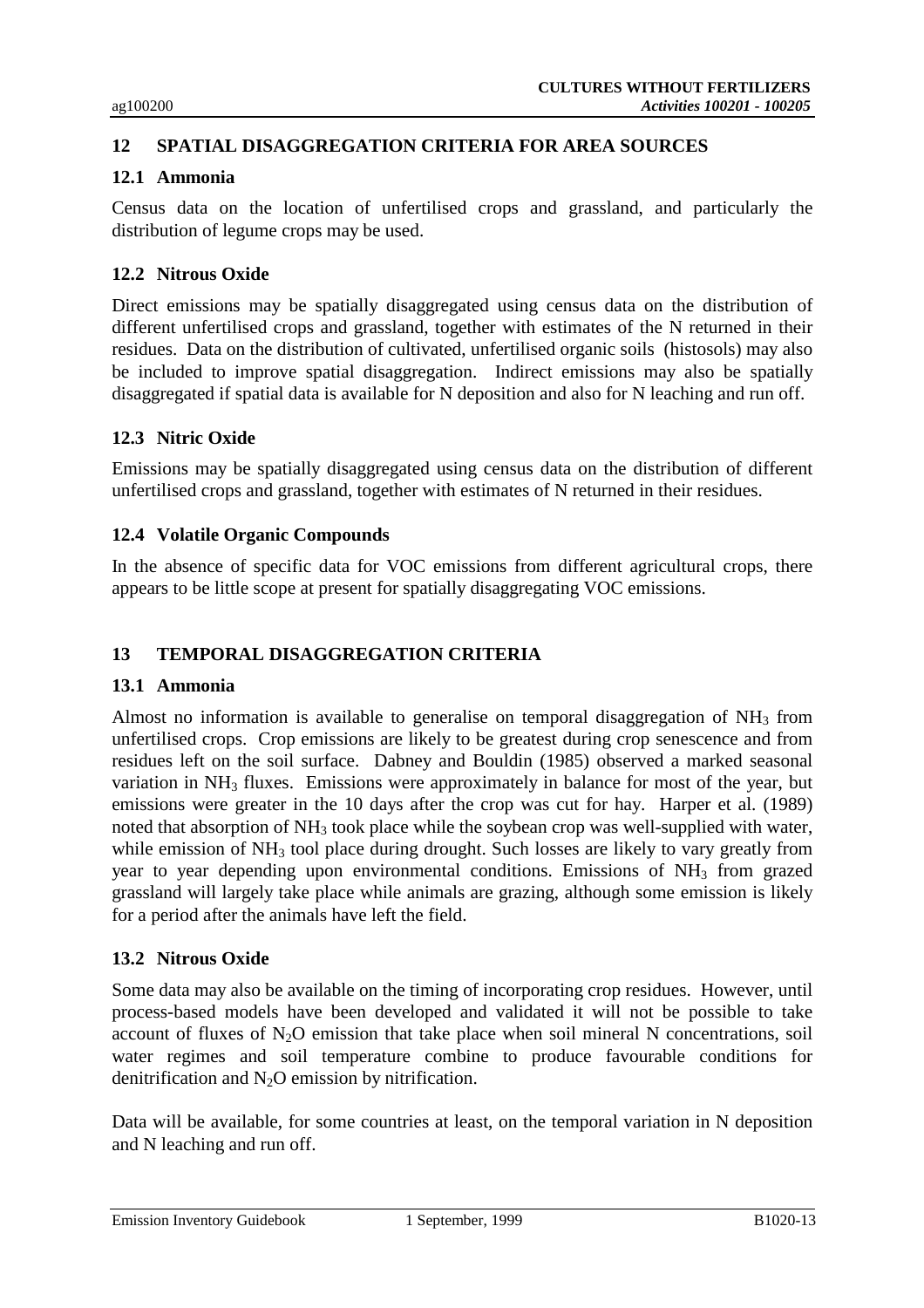As for NH<sub>3</sub>, losses may vary greatly from year to year, depending upon weather conditions.

# **13.3 Nitric Oxide**

Losses of NO take place mainly as a consequence of nitrification. Peaks in NO emission are, therefore, likely in the first 1 to 3 weeks following incorporation of crop residues and tillage of soils. Data on all these should be available, for some countries at least. At present, however, there is insufficient data on NO emissions to quantify these effects. Ultimately, as the mechanisms of NO production become better understood, climatic data may also be utilised to assess when soil and weather conditions are favourable for nitrification and hence NO production. In common with  $NH_3$  and  $N_2O$ , emissions may vary greatly from year to year, depending upon weather conditions.

### **13.4 Volatile Organic Compounds**

Emissions of VOCs are likely to differ according to crop growth stage and weather conditions. Some temporal disaggregation may be possible, if seasonal variations in emissions by non-agricultural plants can be assumed to be valid for unfertilised crops.

### **14 ADDITIONAL COMMENTS**

Where more detailed methodologies than those described here are used by countries, a detailed description should be given of the methodology used, and comparison made to the results of the methodology described here.

### **15 SUPPLEMENTARY DOCUMENTS**

The main supplementary documentation required for applying the estimates in this chapter are details of spatially disaggregated legume crop and unfertilised grass distributions.

### **16 VERIFICATION PROCEDURES**

There are no direct methods to evaluate total inventory estimates of  $NH<sub>3</sub>$  emissions from unfertilised croplands, and verification is dependent on laboratory and micrometeorological field studies of emissions from example situations. In particular, many studies have focused on laboratory measurements and there is a need to provide long-term field measurements using micrometeorological techniques to estimates fluxes over a range of crop types in different climates.

Emissions of  $N_2O$ , NO and VOCs cannot be verified except by field studies of emissions from example situations. There is a need to long-term field measurements to estimate fluxes over a range of crop types and climates.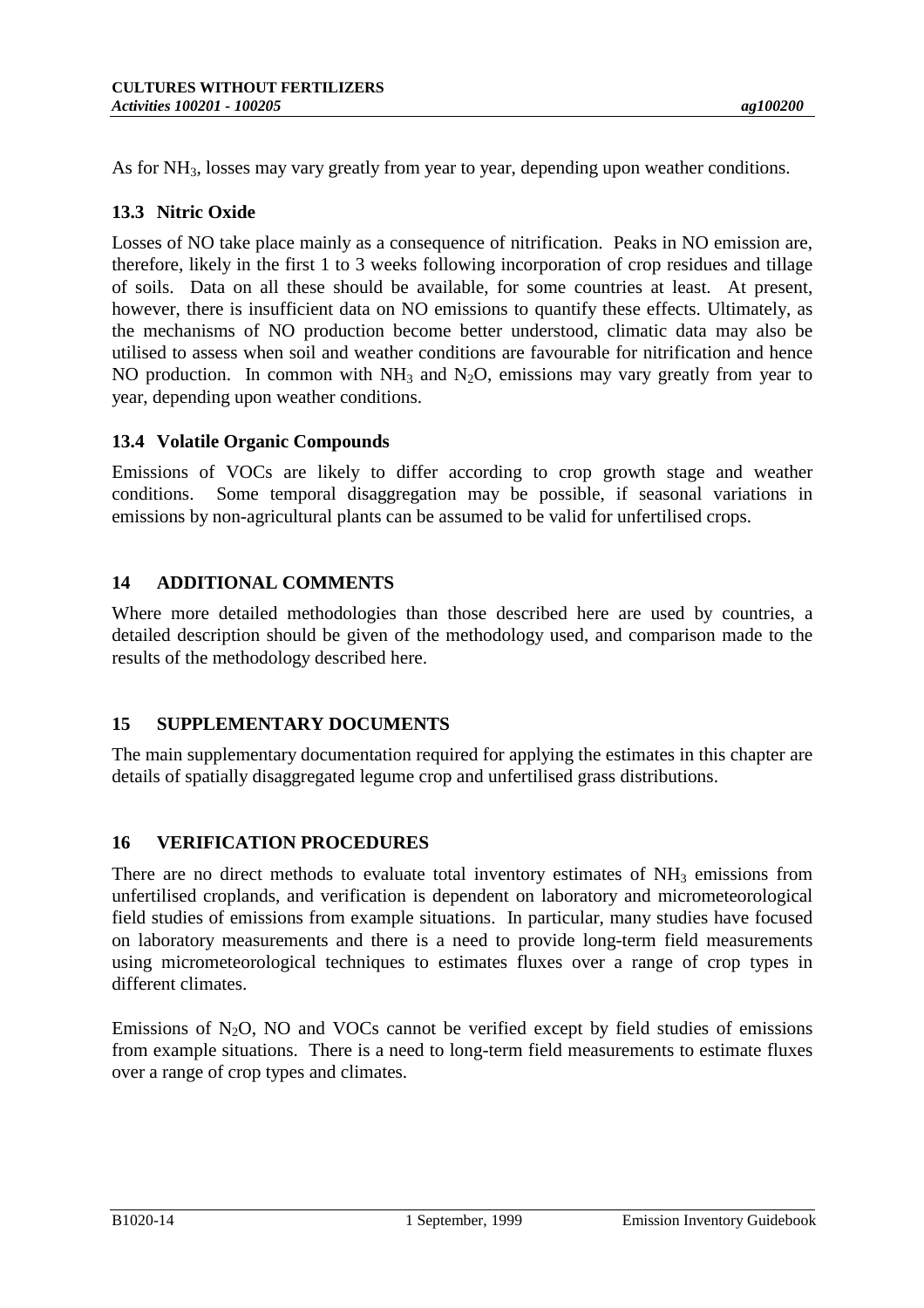#### **17 REFERENCES**

Anastasi, C., Hopkinson, L., Simpson, V. J. (1991). Natural Hydrocarbon emissions in the United kingdom. Atmospheric Environment **25A**, 1403-1408.

Bouwman, A. F. 1996. Direct emission of nitrous oxide from agricultural soils. Nutrient Cycling in Agroecosystems **46**, 53-70.

Dabney, S. M., Bouldin, D.R. (1985) Fluxes of ammonia over an alfalfa field.

Agronomy Journal **77**, 572-578.

EEA (1996). Atmospheric Emission Inventory guidebook. (Ed G. McInnes). European Environment Agency, Copenhagen.

ETCAE (1997). CORINAIR 94 Summary Report - European Emission Inventory for Air Pollutants. European Environment Agency, Copenhagen.

Flessa, H., Beese, F. 1995. Effects of sugar beet residues on soil redox potential and  $N_2O$ emission. Soil Science Society of America Journal **59**, 1044-1051.

Harper, L. A., Giddens, J. E., Langdale, G. W. & R. R. Sharpe. (1989) Environmental effects on nitrogen dynamics in soybean under conservation and clean tillage systems. *Agronomy Journal* **81,** 623-631.

Hewitt, C. N., Street, R. A. 1992. A qualitative assessment of the emission of non-methane hydrocarbons from the biosphere to the atmosphere in the U.K. : present knowledge and uncertainties. Atmospheric Environment 26A, 3069-3077.

Holtan-Hartwig L. and Bϕckman O.C., 1994. Ammonia exchange between crops and air. Norwegian J. Agric. Sci. supplement No. 14. 41 pp.

IPPC/OECD 1995. Nitrous oxide and carbon dioxide in agriculture. OECD/IPPC/IEA Phase II development of IPPC guidelines for national greenhouse gas inventory methodology. Workshop Report, December 4-6, 1995. OECD, 2 rue André Pascal, Paris.

Jarvis, S. C., Hatch, D. J., Lockyer, D. R. (1989). Ammonia fluxes from grazed grassland : annual losses from cattle production systems and their relation to nitrogen inputs. Journal of Agricultural Science, Cambridge **113**, 99-108.

Jarvis, S. C., Hatch, D. R., Orr, R. J., Reynolds, S. E. 1991. Micrometeorological studies of ammonia emission from sheep grazed swards. Journal of Agricultural Science, Cambridge 112, 205-216.

Kaiser, E. A., Kohrs, K., Kuecke, M., Schnug, E., Munch, J. C., Heinemeyer, O. 1997. N<sub>2</sub>O emissions from different arable crops-importance of N fertilisation levels. In : Proceedings of the 7th International N<sub>2</sub>O Workshop, Cologne, April 1997.

König, G., Brunda, M., Puxbaum, H., Hewitt, C. N., Duckham, S. C., Rudolph, J. 1995. Relative contribution of oxygenated hydrocarbons to the total biogenic VOC emissions of selected mid-European agricultural and natural plant species. Atmospheric Environment **29(8),** 861-874.

Ledgard, S. F., Clark, D. A., Sproson, M. S., Brier, G. J., Nemaia E. K. K. 1996. Nitrogen losses from a grazed dairy pasture, as affected by nitrogen fertiliser application. Proceedings of the New Zealand Grassland Association **57**, 21-25.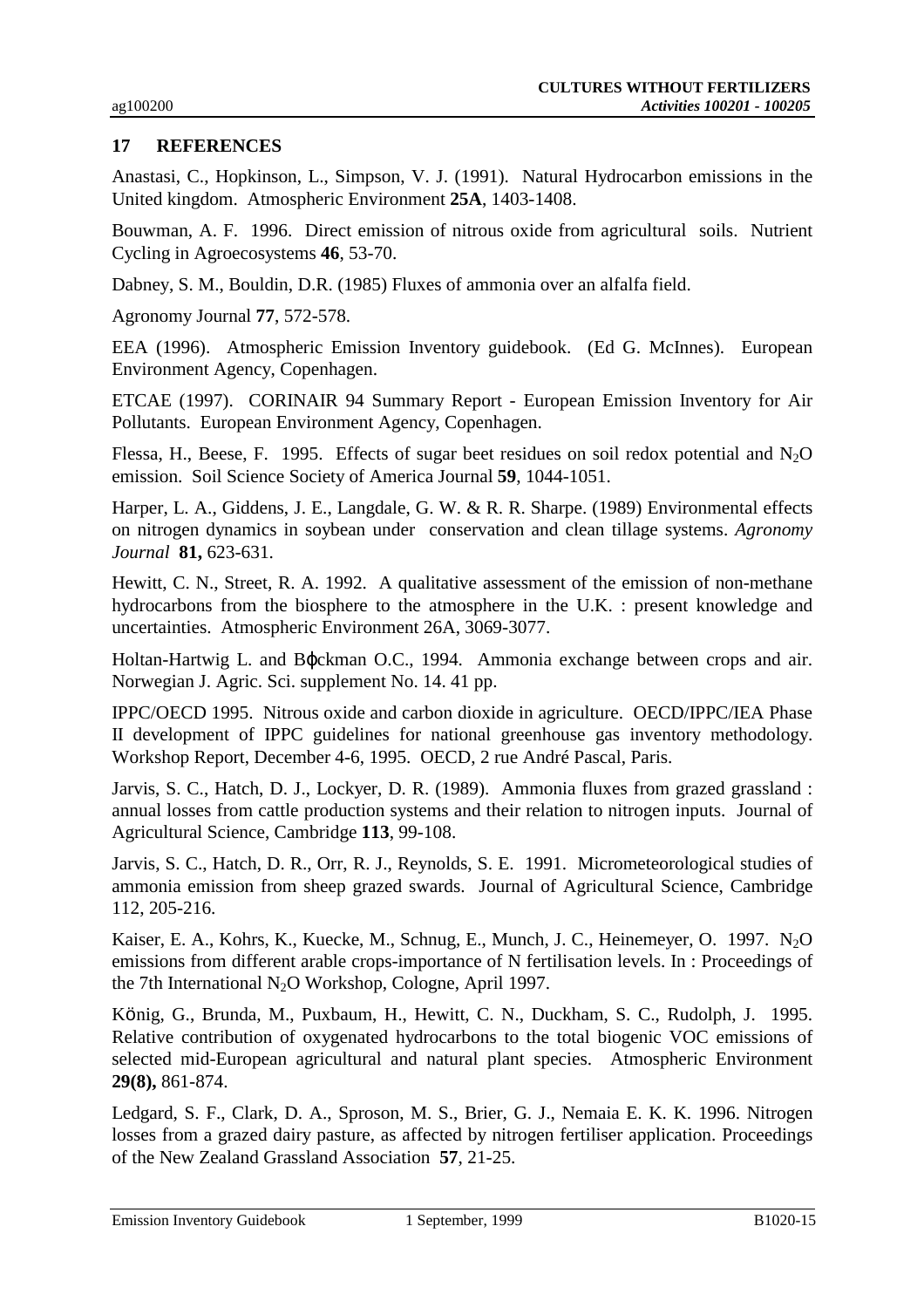Lemon, E., Van Houtte, R. 1980. Ammonia exchange at the land surface. Agronomy Journal **72**, 876-883.

Remde, A., Conrad, R. 1991. Role of nitrification and denitrification for NO metabolism in soils. Biogeochemistry **12**, 189-205

Skiba, U., Hargreaves, K. J., Fowler, D., Smith, K. A. (1992). Fluxes of nitric and nitrous oxides from agricultural soils in a cool temperate climate. Atmospheric Environment **26 (14)**, 2477-2488.

Skiba, U., Fowler, D., Smith, K. A. (1997). Nitric oxide emissions from agricultural soils in temperate and tropical climates : Sources, controls and mitigation options. Nutrient Cycling in Agroecosytems **48**, 75-90.

Sutton, M. A., Fowler, D., Moncrieff, J. B. (1993). The exchange of atmospheric ammonia with vegetated surfaces. In : Unfertilised vegetation. Quarterley Journal of the Royal Meteorological Society. **119**,1023-1045.

Sutton, M. A., Fowler, D., Hargreaves, K. J., Storeton-West, R. L. (1995). Interactions of  $NH<sub>3</sub>$  and  $SO<sub>2</sub>$  exchange inferred from simultaneous flux measurements over a wheat canopy. pp.173-190 In: General assessment of biogenic emissions and deposition of nitrogen compounds, sulphur compounds and oxidants in Europe. (Eds Slanina, J., Angletti, G.,Beilke, S.). Proc. joint CEC/BIATEX workshop, Aviero, Portugal, May 1993. Commission of the European Communities, Luxembourg.

Sylvester-Bradley, R. (1993). Scope for more efficient use of fertiliser nitrogen. Soil Use and Management **9(3)**,112-117.

UKRGIAN, 1994. Impacts of Nitrogen deposition in Terrestrial Ecosystems (INDITE). Report of the United Kingdom Review Group on Impacts of Atmospheric Nitrogen.

Whitehead, D. C. & Lockyer, D. R. 1989. Decomposing grass herbage as a source of ammonia in the atmosphere. Atmospheric Environment **23**, 1867-1869.

# **18 BIBLIOGRAPHY**

See in particular: Asman (1992), ECETOC (1994), Holtan-Hartwig and Bøckman (1994), IPPC (1995), Skiba et al (1997) and Sutton et al (1995).